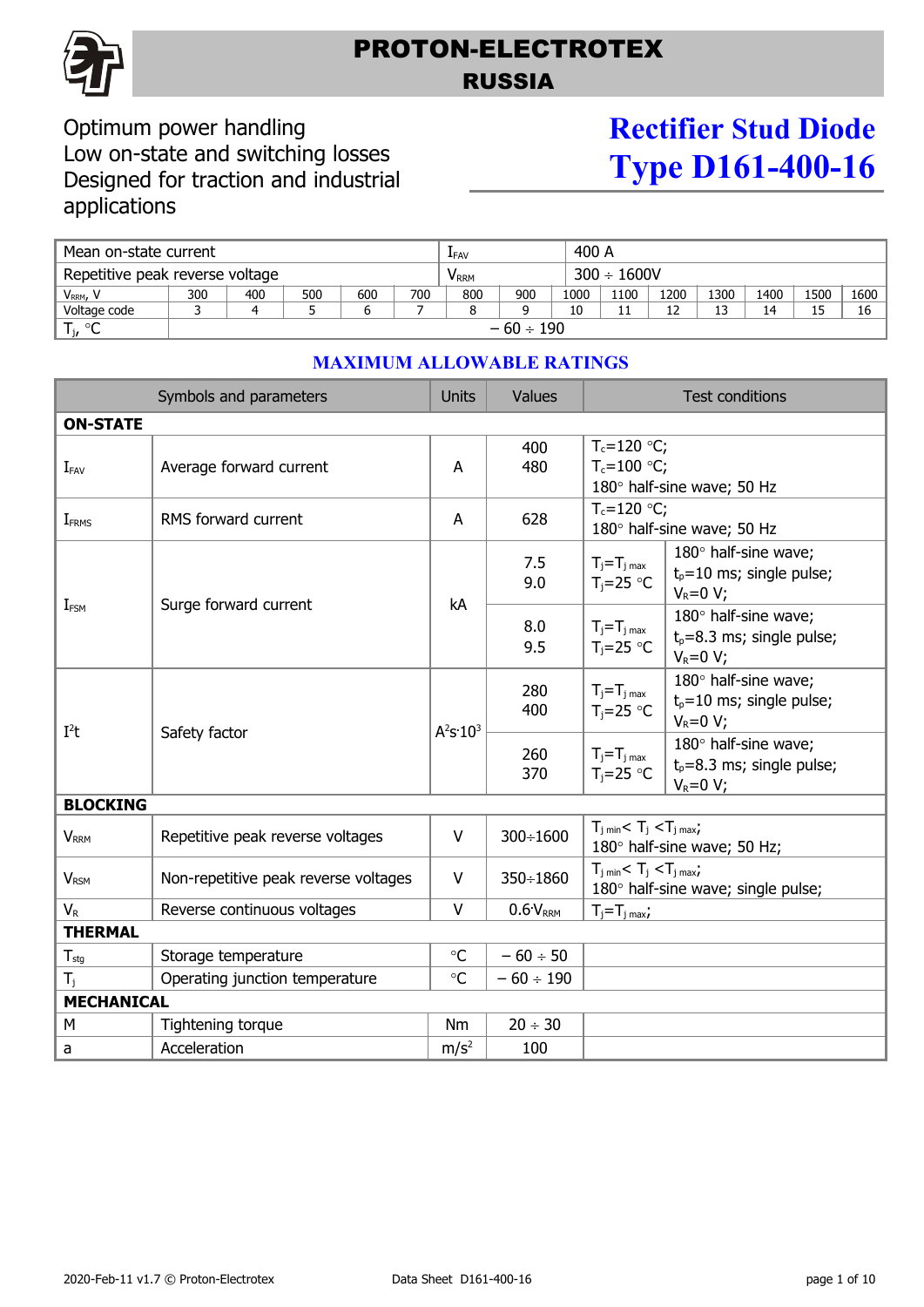#### **CHARACTERISTICS**

| Symbols and parameters |                                              |               | <b>Values</b>   | Conditions                                     |  |  |  |  |
|------------------------|----------------------------------------------|---------------|-----------------|------------------------------------------------|--|--|--|--|
| <b>ON-STATE</b>        |                                              |               |                 |                                                |  |  |  |  |
| $V_{FM}$               | Peak forward voltage, max                    | v             | 1.45            | $T_i = 25$ °C; I <sub>FM</sub> =1256 A         |  |  |  |  |
| $V_{F(TO)}$            | Forward threshold voltage, max               | $\vee$        | 0.836           | $T_j = T_j$ max;                               |  |  |  |  |
| $r_{\rm T}$            | Forward slope resistance, max                | $m\Omega$     | 0.516           | $0.5 \pi I_{FAV} < I_T < 1.5 \pi I_{FAV}$      |  |  |  |  |
| <b>BLOCKING</b>        |                                              |               |                 |                                                |  |  |  |  |
| $I_{RRM}$              | Repetitive peak reverse current, max         | mA            | 40              | $T_j = T_j$ max,<br>$V_R = V_{RRM}$            |  |  |  |  |
| <b>SWITCHING</b>       |                                              |               |                 |                                                |  |  |  |  |
| Qrr                    | Total recovered charge, max                  | μC            | 900             | $T_j = T_j$ <sub>max</sub> ; $I_{TM} = 400$ A; |  |  |  |  |
| $t_{rr}$               | Reverse recovery time, max                   | μS            | 18              | $di_R/dt = -10 A/\mu s$ ;                      |  |  |  |  |
| $I_{rrM}$              | Peak reverse recovery current, max           | A             | 100             | $V_R = 100 V;$                                 |  |  |  |  |
| <b>THERMAL</b>         |                                              |               |                 |                                                |  |  |  |  |
| $R_{\text{thic}}$      | Thermal resistance, junction to case,<br>max | $\degree$ C/W | 0.130           | Direct current                                 |  |  |  |  |
| <b>MECHANICAL</b>      |                                              |               |                 |                                                |  |  |  |  |
| W                      | Weight, max                                  | q             | 240             |                                                |  |  |  |  |
| $D_{s}$                | Surface creepage distance                    | mm<br>(inch)  | 12.4<br>(4.882) |                                                |  |  |  |  |
| $D_{a}$                | Air strike distance                          |               | 12.4<br>(4.882) |                                                |  |  |  |  |

#### **PART NUMBERING GUIDE**

| $D$ 161 | - 400 |  |  |
|---------|-------|--|--|
|         |       |  |  |

1. D — Rectifier Diode

2. Design version<br>3. Average forwar

3. Average forward current, A<br>4. Polarity:  $X -$ Cathode to Stu

4. Polarity:  $X -$  Cathode to Stud; Anode to Stud – no symbol 5. Voltage code

5. Voltage code

6. Ambient conditions:  $N -$  normal; T – tropical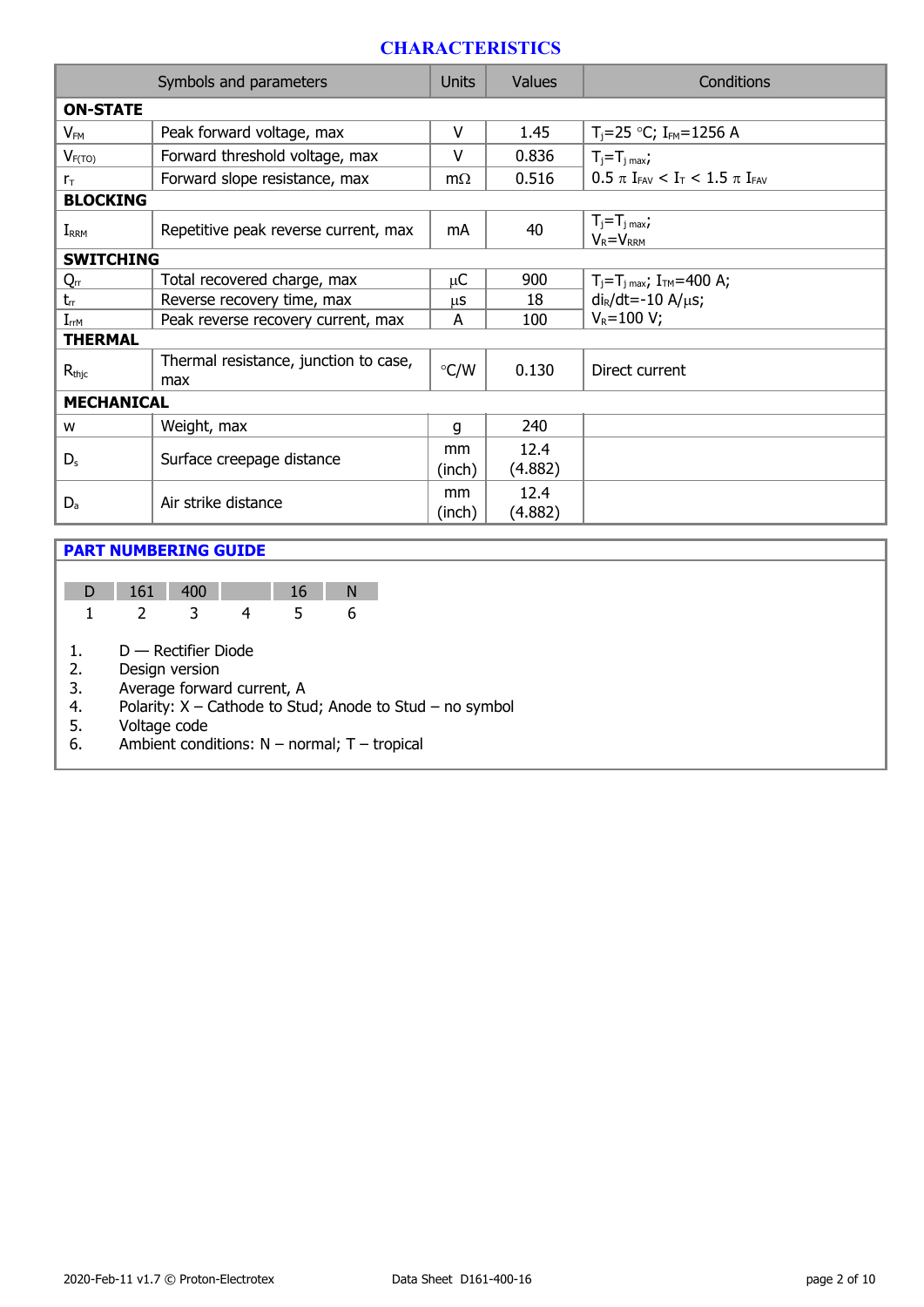

All dimensions in millimeters (inches)

**The information contained herein is confidential and protected by Copyright. In the interest of product improvement, Proton-Electrotex reserves the right to change data sheet without notice.**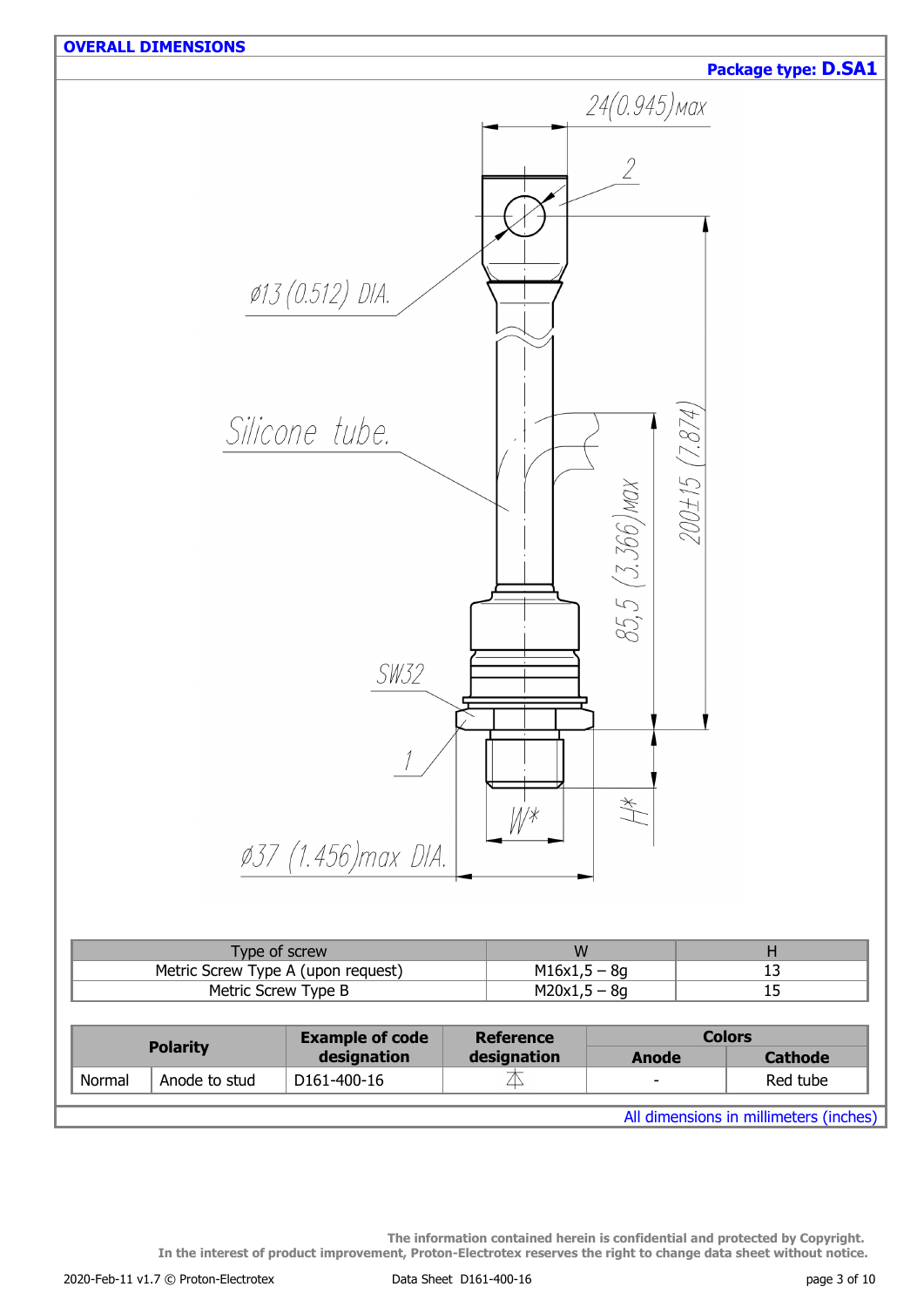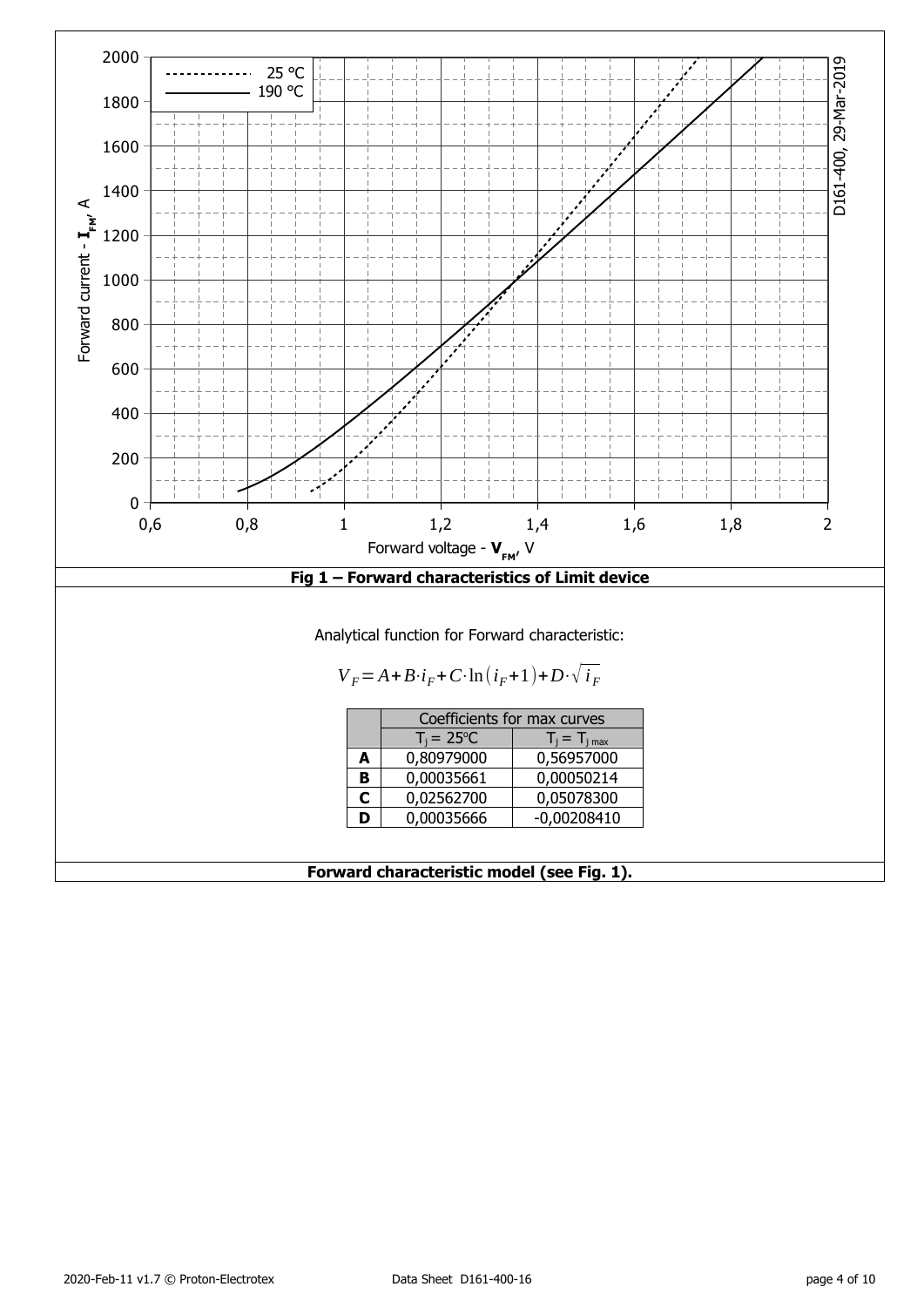

#### **Transient thermal impedance junction to case Zthjc model (see Fig. 2)**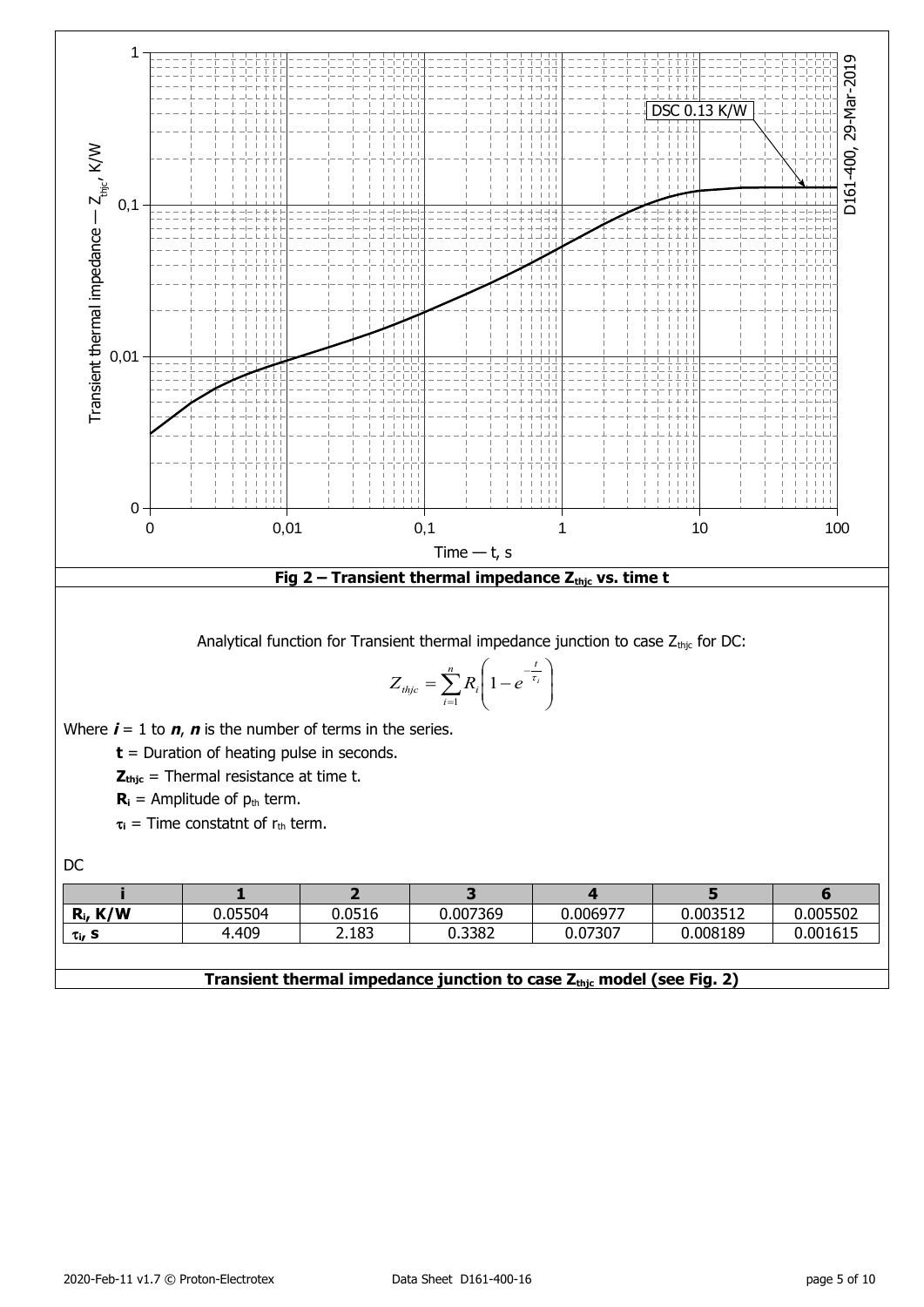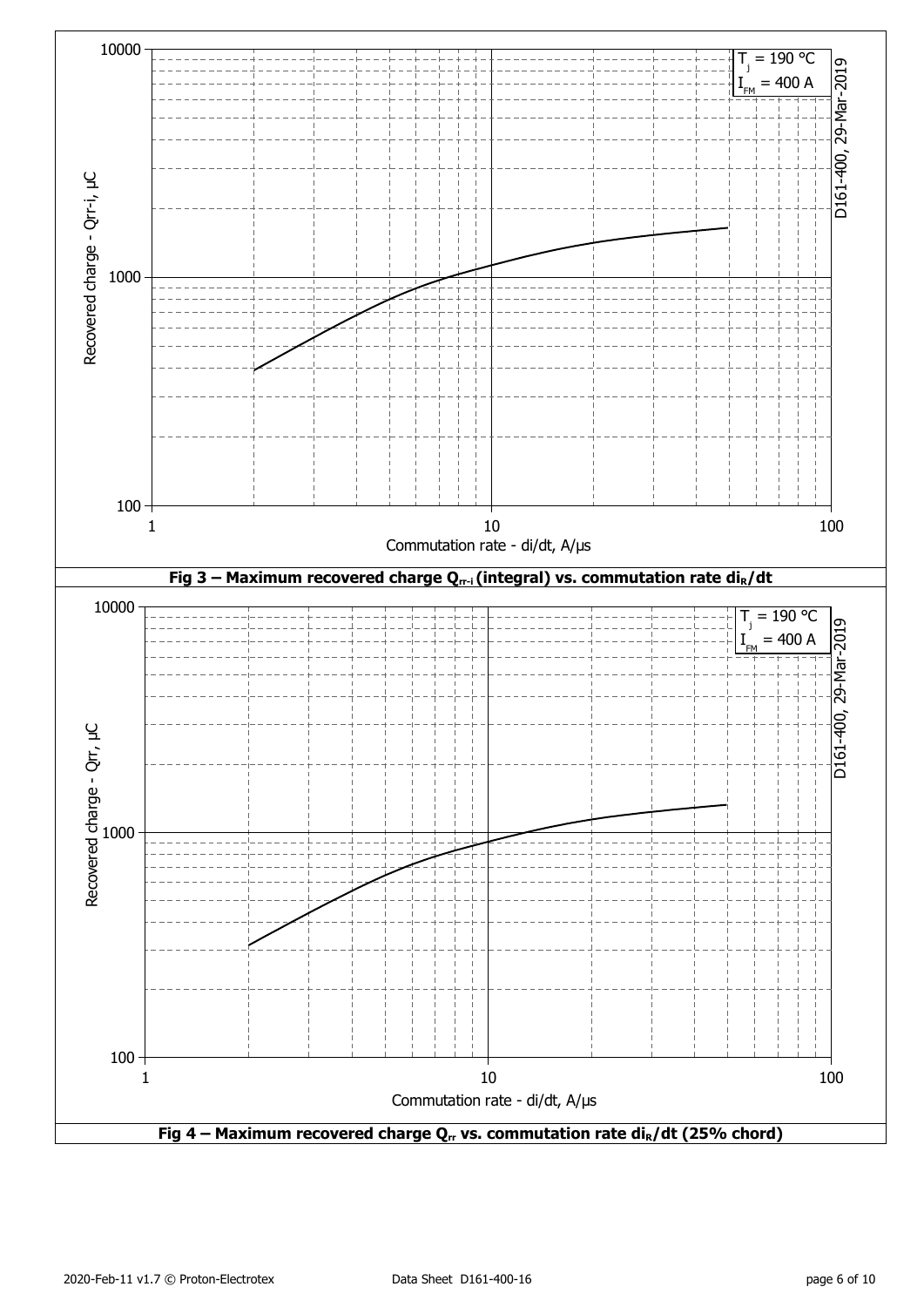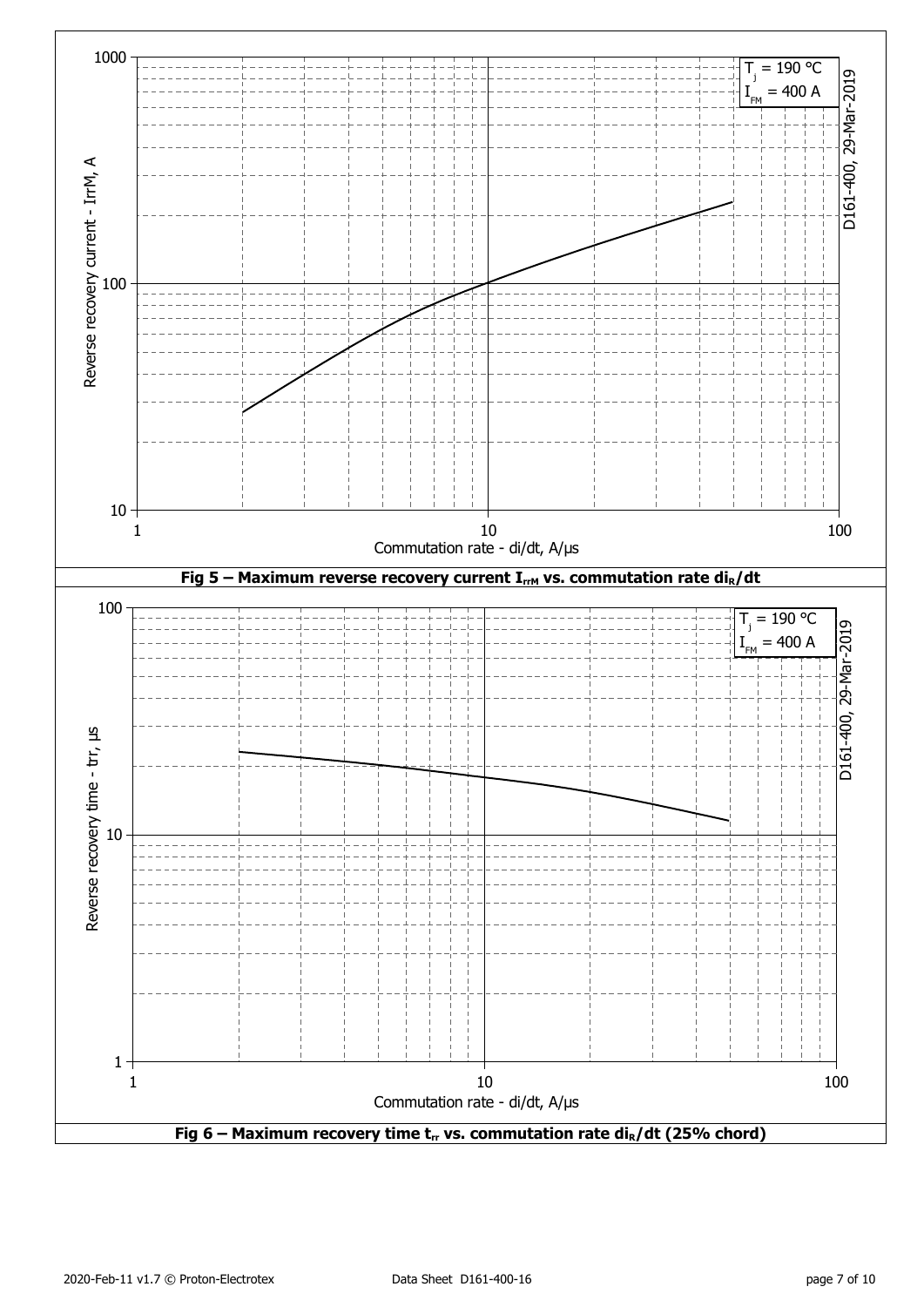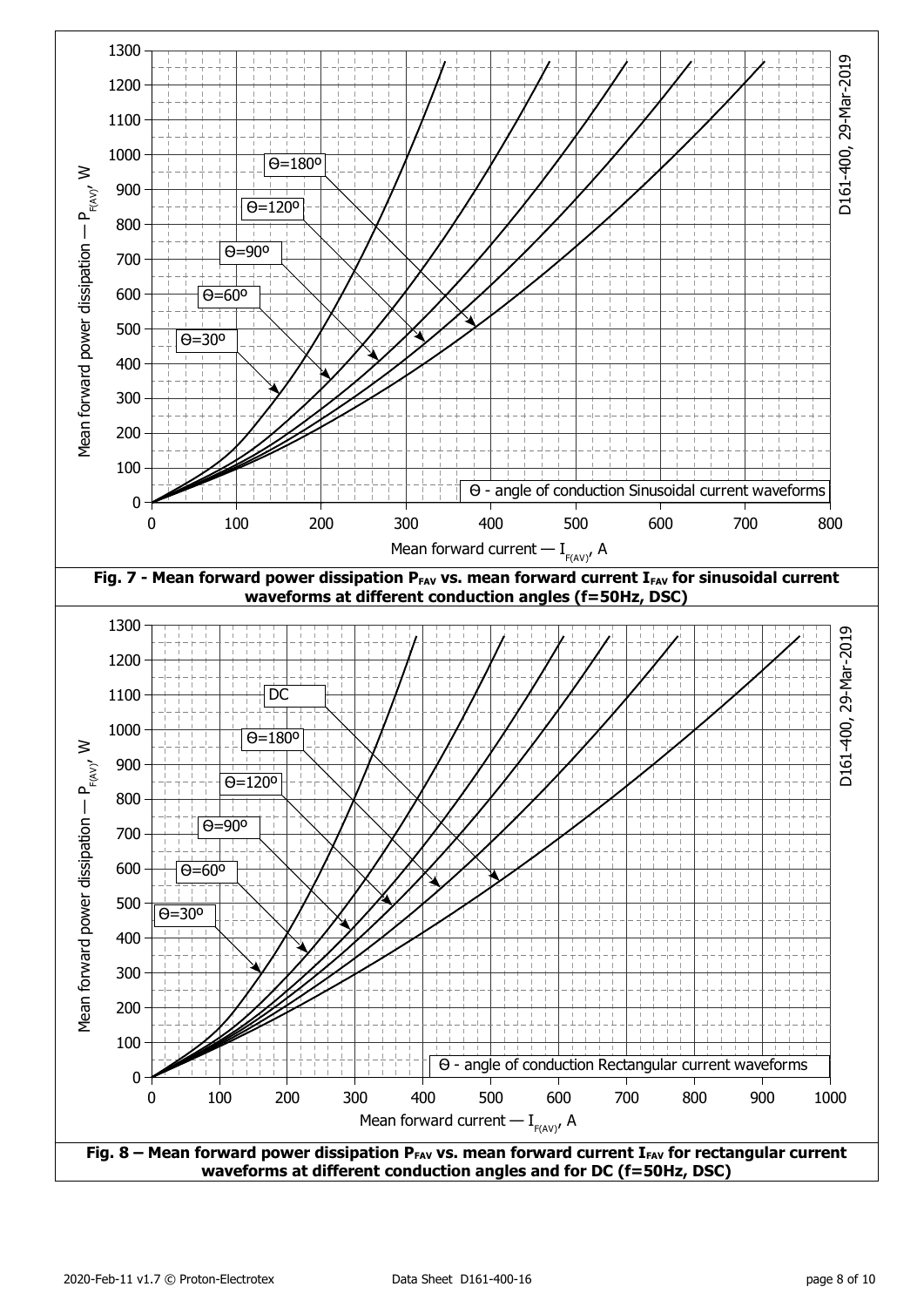